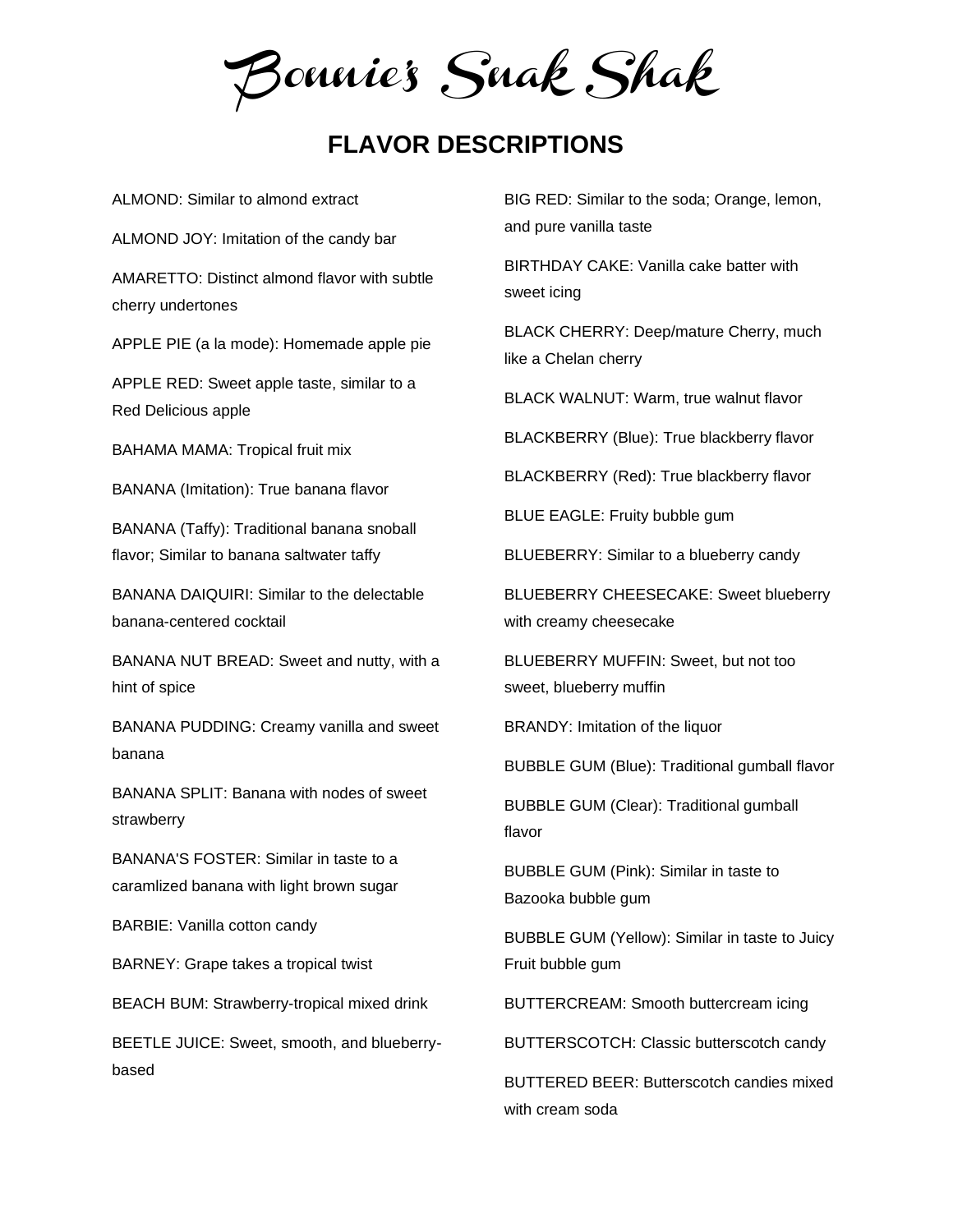BUTTERED PECAN: Roasted pecan

BUTTERED POPCORN: Movie theatre popcorn

CANDY APPLE: Granny Smith apple complimented with cherry

CANTALOUPE: True cantaloupe flavor

CAPPUCCINO: Vivid espresso with light cream nodes

CARAMEL: Classic caramel flavor

CARAMEL DRIZZLE FRAPPE: Caramel, coffee, and rich cream

CARE BEAR: Floral cotton candy

CARROT CAKE: True spiced carrot cake flavor

CHAI: True chai tea flavor

CHEESECAKE: Rich and smooth cheesecake

CHERRY (Clear): True cherry flavor

CHERRY (Red): True cherry flavor; Traditional cherry snoball flavor

CHERRY BLASTER: Tart, yet still sweet, cherry combination

CHERRY CHEESECAKE: Sweet cherry with creamy cheesecake

CHERRY COLA: True cherry cola flavor

CHERRY DR. X: True cherry Dr. Pepper flavor

CHERRY LIMEADE: Cherry with a hint of lemon-lime

CHERRY TWISTER: Blend of cherry and citrus fruits

CHILLER: Refreshing citrus

CHIRIMOYA: A fruit, tasting almost of a blend of banana, pineapple, papaya, and peach

CHOCOLATE: Similar to a Hersey's syrup

CINNAMON: True cinnamon flavor

CINNAMON ROLL: Cinnamon and sweet icing

CITRUS MELON: Honeydew blended with lemon, lime, and orange

COCONUT (Blue): True coconut flavor

COCONUT (Clear): True coconut flavor

COCONUT (White): True coconut flavor

COCONUT KISS: Enriched coconut

COFFEE: True coffee flavor

COLA: True cola flavor--Most similar to Coke

COOKIE DOUGH: Cookie dough with hints of chocolate

COOKIE MONSTER: Sweet sugar cookie

COOL MELON: Notes of cucumber, honeydew, and refreshing mint

COTTON CANDY (Blue): Subtle raspberry flavored cotton candy

COTTON CANDY (Pink): Subtle vanilla flavored cotton candy

CRANBERRY POMEGRANATE: Blend of cranberry and pomegranate

CREAM CHEESE: True cream cheese flavor

CREAM SODA: Smooth cream soda

CRYBABY: No flavor, but extremely sour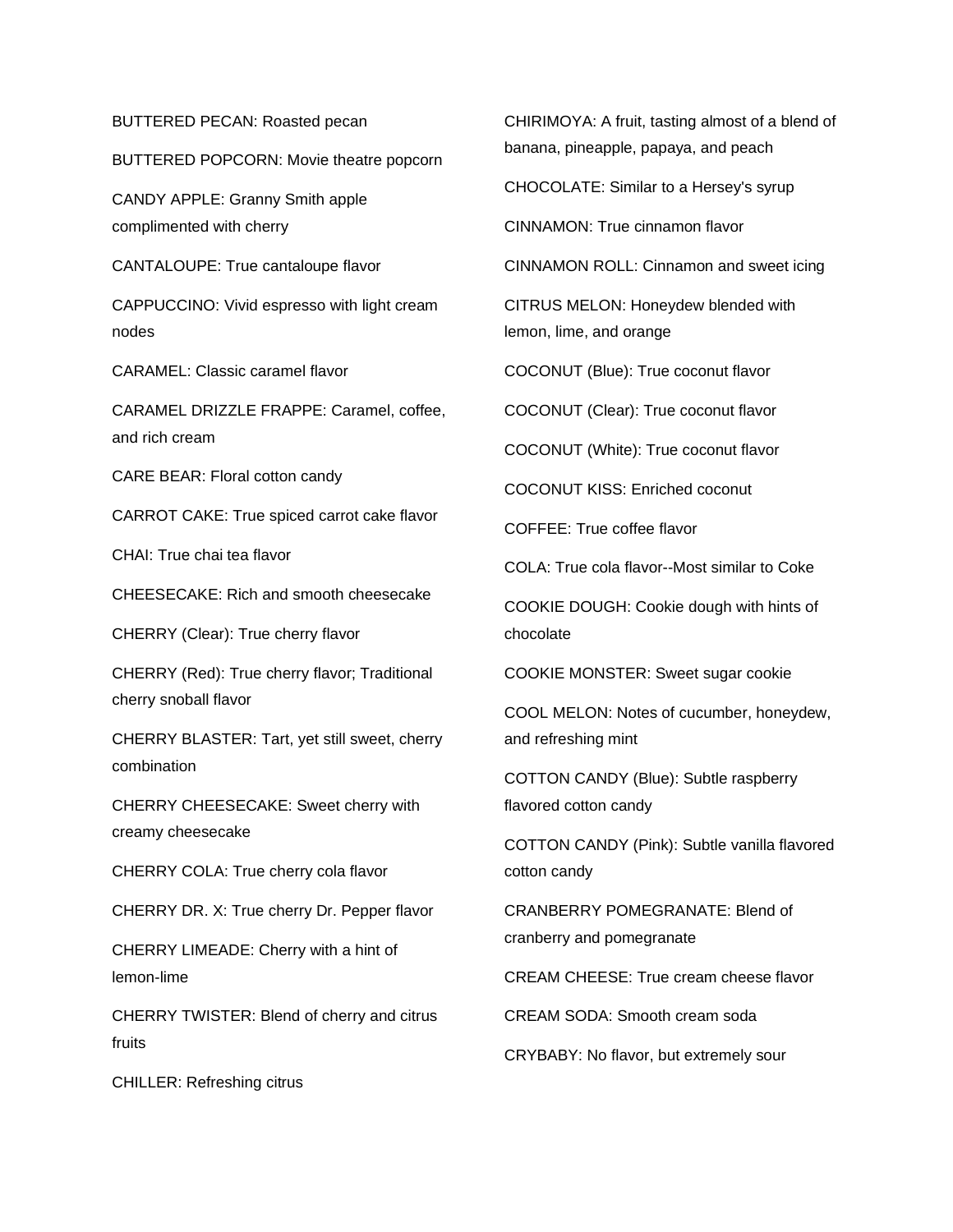CUCUMBER MELON: Blend of cucumber and honeydew

CUPCAKE: Yellow cake with buttercream icing

CUSTARD: Vanilla custard

DAIQUIRI: Subtle lime

DILL PICKLE: Strong pickle taste--NOT real pickle juice

DINOSAUR: Strawberry-banana based fruit punch

DOBERGE CAKE: Chocolate cake with buttercream icing

DR. X: Dr. Pepper

DREAMSICLE: Rich and creamy orange

DULCE DE LECHE: Rich caramel and pure vanilla

EGG NOG: True egg nog flavor

FARM FRESH BLUEBERRY: True blueberry flavor

FARM FRESH STRAWBERRY: True strawberry flavor

FIREBALL: Cinnamon and red hot; Too close to the Fireball liquor

FRENCH VANILLA: Sweet vanilla

FRESH PICKED MANGO: True mango flavor

FRUIT CANDY: Mandarin-based fruit punch

FRUITASIA: Strawberry-based fruit punch

FUDGESICLE: Similar to the classic fudgesicle ice cream bars

FUZZY NAVEL: Orange and peach blend

GEORGIA PEACH: Sweet peach

GINGERBREAD MAN: True gingerbread flavor

GOLDEN APPLE: Sweet and fresh apple

GRAPE (Clear): Similar to grape taffy

GRAPE (Purple): Similar to grape taffy; Traditional grape snoball flavor

GRAPEFRUIT: True grapefruit flavor

GREEN APPLE: Tart Granny Smith, but not as tart as Sour Apple

GUANABANA: True guanabana flavor; Comparable to pineapple, banana, and papaya

GUAVA: True guava flavor

HAWAIIAN (Blue): Coconut-based tropical punch

HAWAIIAN (Red): Traditional fruit punch

HAWAIIAN DREAMSICLE: Smooth, orangebased tropical punch

HAWAIIAN KNOCKOUT: Blend of tropical fruits

HAZELNUT: True hazelnut taste

HONEYDEW MELON: True honeydew taste

HORCHATA: Cinnamon milk and vanilla

HULK: Tropical punch

HURRICANE: Rich and fruity; Heavy on the red fruits

ICE CREAM (Clear): Homemade vanilla ice cream

ICE CREAM (Yellow): Vanilla ice cream

ICED TEA: Iced tea with a slight hint of lemon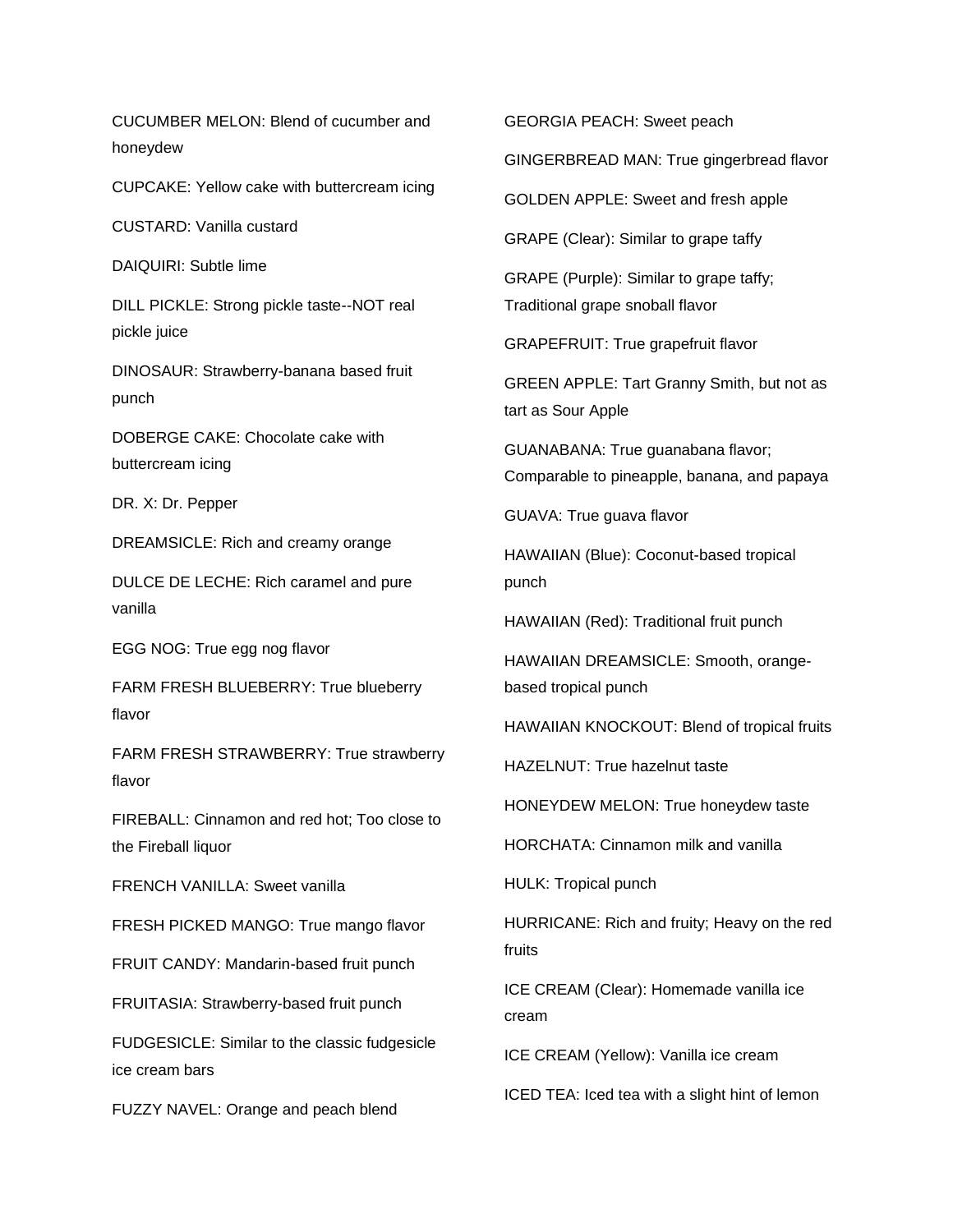IRISH CREAM: Sweet and milky, with notes of vanilla and chocolate

ISLAND SNOW: Creamy coconut blend

JACK SPARROW: Mix of berries and a bit of sweetness

JALAPENO STINGER: Fairly strong jalapeno taste--Not spicy

JOLLY RANCHER: Mix of all the candy flavors

KAHLUA: Strong coffee flavor with notes of vanilla and caramel

KEY LIME PIE: True key lime pie flavor

KING CAKE: Sweet cake batter

KIWI: True kiwi flavor

LECHE: Sweet cream mixed with cinnamon

LEMON (Clear): True lemon taste, but not sour

LEMON (Yellow): True lemon taste, but not sour

LEMON BAR: True tanginess, but subtle sweetness, of a lemon bar

LEMON DROP: Similar to the candies

LEMON MERINGUE: Lemon-based with a toasted flavor

LEMON-LIME: Balanced lemon-lime flavor

LEMONADE: Sweet lemonade

LICORICE: True black licorice flavor

LIME: A true lime flavor, but not sour

LOVE ON THE ROCKS: Light strawberry notes with passion fruit

MAI TAI: Tropical fruit cocktail

MANDARIN: True mandarin flavor

MANGO: Similar to mango gummies

MARASCHINO CHERRY: Sweet cherry with a hint of almond

MARGARITA: Tart lime

MARGARITA SWIRL: Tangy lime and a blend of sweet red fruits

MARSHMALLOW: Extra sweet with low notes of vanilla

MAUI WOWEE: Cherry-based fruit punch

MELLOW YELLOW: Citrus-flavored--Much like the soda

MELONBERRY: Honeydew mixed with red berries

MERMAID LAGOON: Subtle lime and raspberry

MEXICAN FIESTA: Tart and fruit margaritabased blend

MOCHA: Chocolate and coffee blend

MOJITO: Sweet mint

MUDSLIDE: Chocolate taste; Most like a chocolate Tootsie Pop

NECTAR: Between vanilla and almond

NEW YORK STRAWBERRY CHEESECAKE: Similar to a traditional, creamy, traditional cheesecake with rich strawberry topping

NINJA (Turtle): Citris and melon mix

NORTHERN TIGER'S BLOOD: Strawberry and coconut based

ORANGE: True orange flavor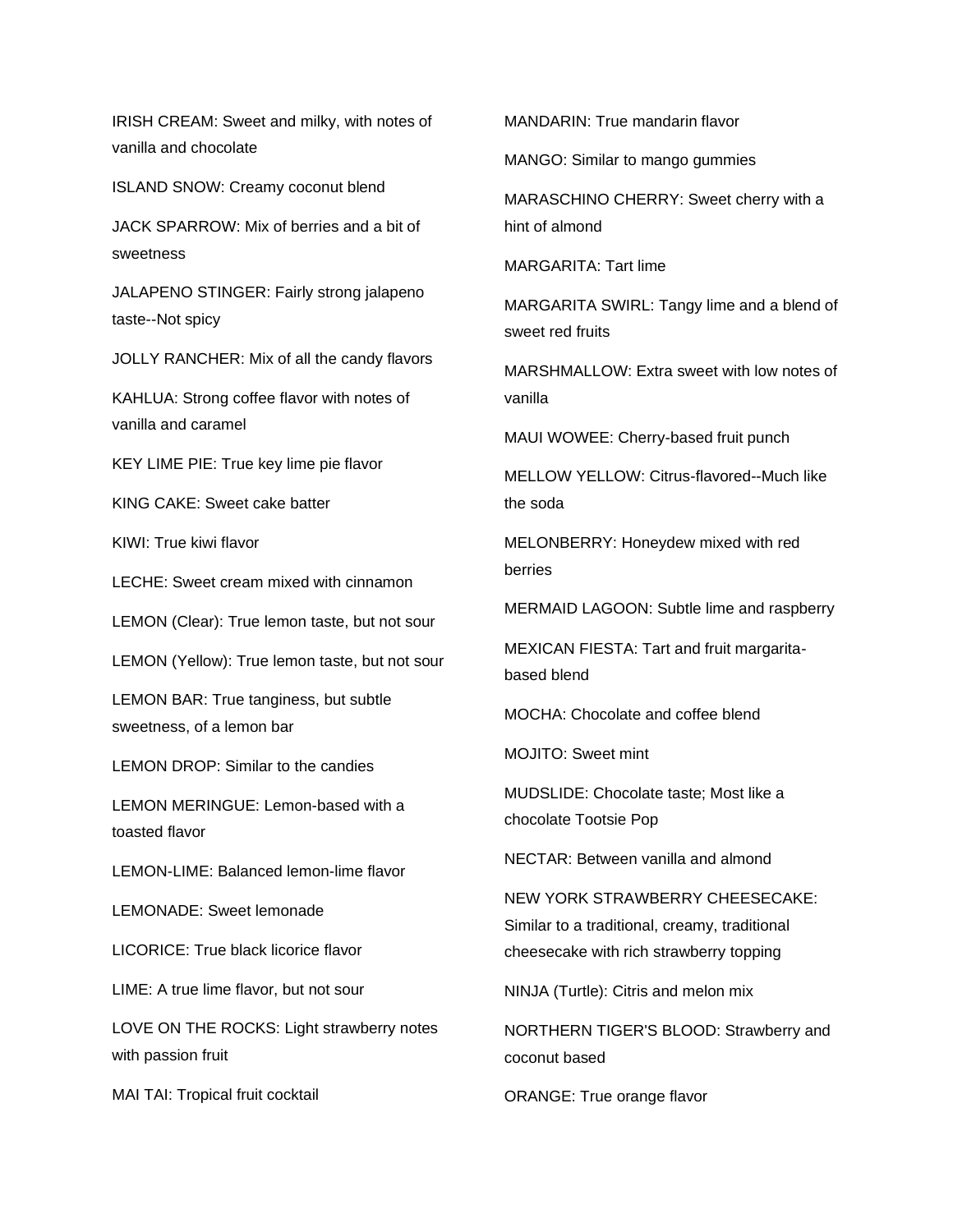ORCHID CREAM VANILLA: Smooth vanilla with floral notes

PAPAYA: True papaya flavor

PASSION FRUIT: True passion fruit flavor

PEACH: True peach flavor

PEACH DAIQUIRI: True peach daiquiri flavor

PEANUT BUTTER: True peanut butter flavor

PEAR: True pear flavor

PEPPERMINT (Clear): True peppermint flavor

PEPPERMINT (Red): True peppermint flavor

PINA COLADA (Clear): True pina colada flavor

PINA COLADA (White): True pina colada flavor

PINA COLADA (Yellow): True pina colada flavor

PINEAPPLE: True pineapple flavor

PINEAPPLE UPSIDE DOWN CAKE: Sweet vanilla and pineapple

PINK CHAMPAGNE: Light-bodied rose

PINK DRAGON: Fruity blend

PINK FLAMINGO: Sweet bubble gum

PINK LEMON SOUR: Sour lemon

PINK LEMONADE: True lemonade flavor

PISTACHIO: True pistachio flavor

PLUM: True plum flavor

PLUMCHATA: Spiced plum

POLAR PUNCH: Raspberry-based punch

POPEYE: Light bubble gum flavor

PRALINE: Pecan and caramel blend PUMPKIN PIE: Spiced pumpkin pie PURPLE UNICORN: Sweet and sour candy RASPBERRY (Black): True raspberry flavor

RASPBERRY (Blue): True raspberry flavor

RASPBERRY (Clear): Similar to raspberry gummies

RASPBERRY (Red): Similar to raspberry gummies

RED HOT (CAJUN): Similar to Red Hot candies

RED VELVET CAKE: Rich red velvet cake with notes of cream cheese

ROCK-N-ROLL: Tart berry punch

ROOT BEER: True root beer flavor--Most similar to Barq's

RUBY POMEGRANATE: True pomegranate flavor

RUM: Similar to a butter rum DumDum

S'MORES: Rich chocolate, subtle vanilla, and a bit toasty

SALTY LIZARD: Lemon-lime with minimal sweetness

SANGRIA: (Virgin) Wine-based with a sweet fruity flavor

SEA BREEZE: Grapefruit and cranberry blend

SEX ON THE BEACH: Peach with notes of grapefruit and cranberry

SILVER FOX: Sweet and creamy vanilla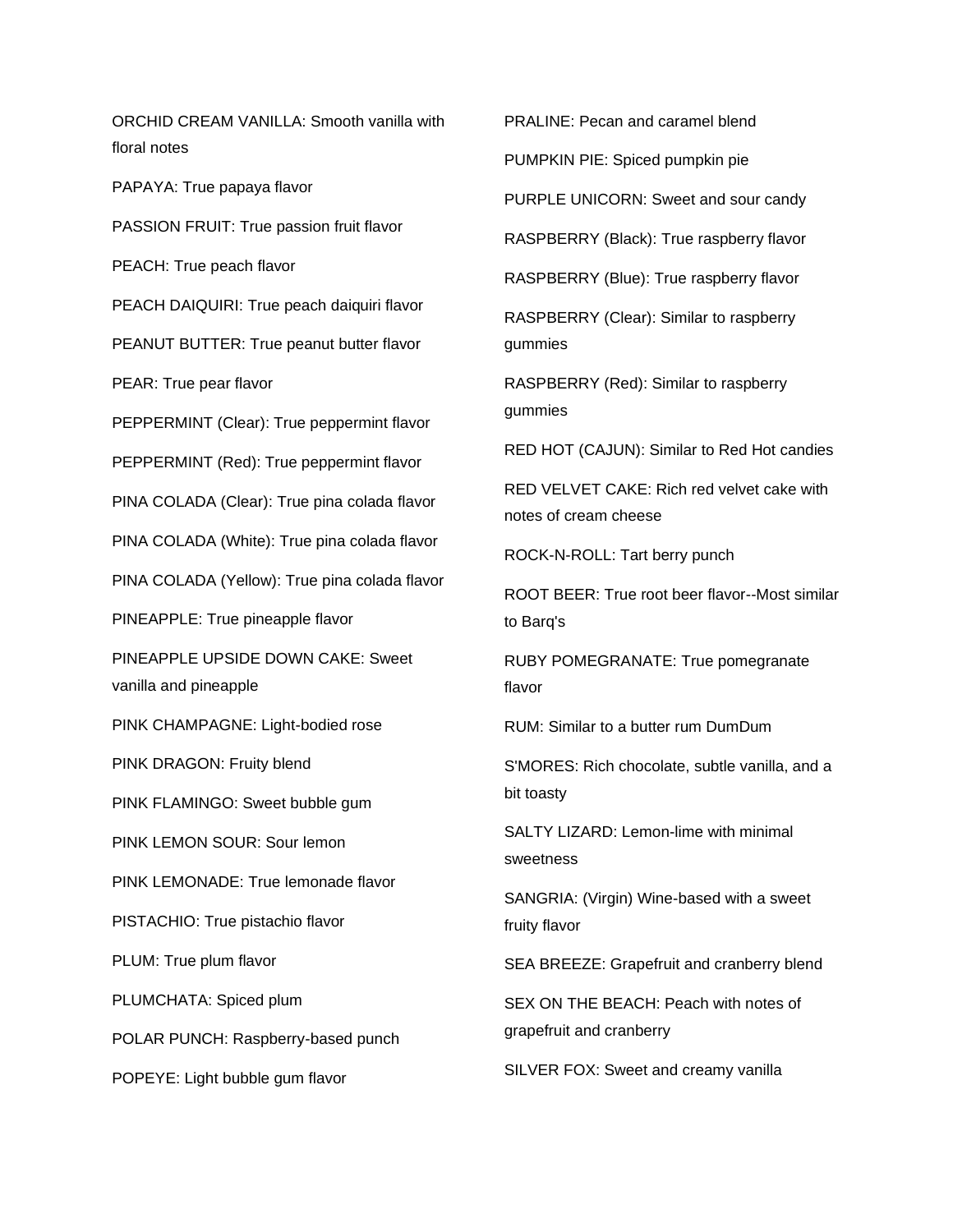SILVER FOX (BROWN): Southern Snow's Silver Fox

SMARTIES: Similar to the candy

SNOW ANGEL: Tropical grape

SOONER SUNRISE: Mixed red fruits

SOUTHERN BELLE: Peach tea

SOUR APPLE: Sour Granny Smith

SOUR CHERRY: Tart, true cherry flavor

SOUR PATCH KIDS: Blue Sour Patch Kid-- Fairly sour

SOUR WATERMELON: Tart, true watermelon flavor

SPEARMINT (Clear): Cool mint

SPEARMINT (Green): Cool mint

SPUMONI: Cherry, pistachio, and vanilla blend

STORM SURGE: Raspberry-based punch

STRAWBERRY (Blue): Similar to strawberry hard candies

STRAWBERRY (Clear): True strawberry flavor

STRAWBERRY (Red): Similar to strawberry hard candies

STRAWBERRY CHEESECAKE: Strawberry and creamy cheesecake

STRAWBERRY DAIQUIRI: Strawberry with a hint of lime

STRAWBERRY LEMONADE: Sweet strawberry with tangy lemonade

STRAWBERRY SHORTCAKE: Sweet cake with strawberry notes

SUB ZERO: Tart raspberry

SUGAR COOKIE: Vanilla-based cookie

SUMMER REFRESHER: Mojito mixed with cooling fruits

SUNKISSED: Creamy orange blended with rich chocolate

SWEET CHERRY: Sweeter version of cherry

SWEET TART: Mixture of the popular candy's flavors

SWISS ALMOND COCO: Strong almond notes with a hint of coconut

TAMARIND: Sweet and sour flavor, akin to lemons, apricots and dates

TANGERINE: Sweeter and more flavorful than an orange

TEQUILA MARGARITA: True, authentic margarita flavor

TIDAL WAVE: Light citrus

TIGER'S BLOOD: Our delicious take on a fruity blend

TIRAMISU: Coffee-flavored Italian dessert

TOASTED COCONUT: Coconut with a hint of smokiness

TOASTED MARSHMALLOW: Marshmallow with a hint of smokiness

TOFFEE: Caramel and molasses, mixed to form a rich and buttery flavor

TOOTSIE ROLL: Rich and chocolatey

TOXIC WASTE: Sweet and sour fruit blend